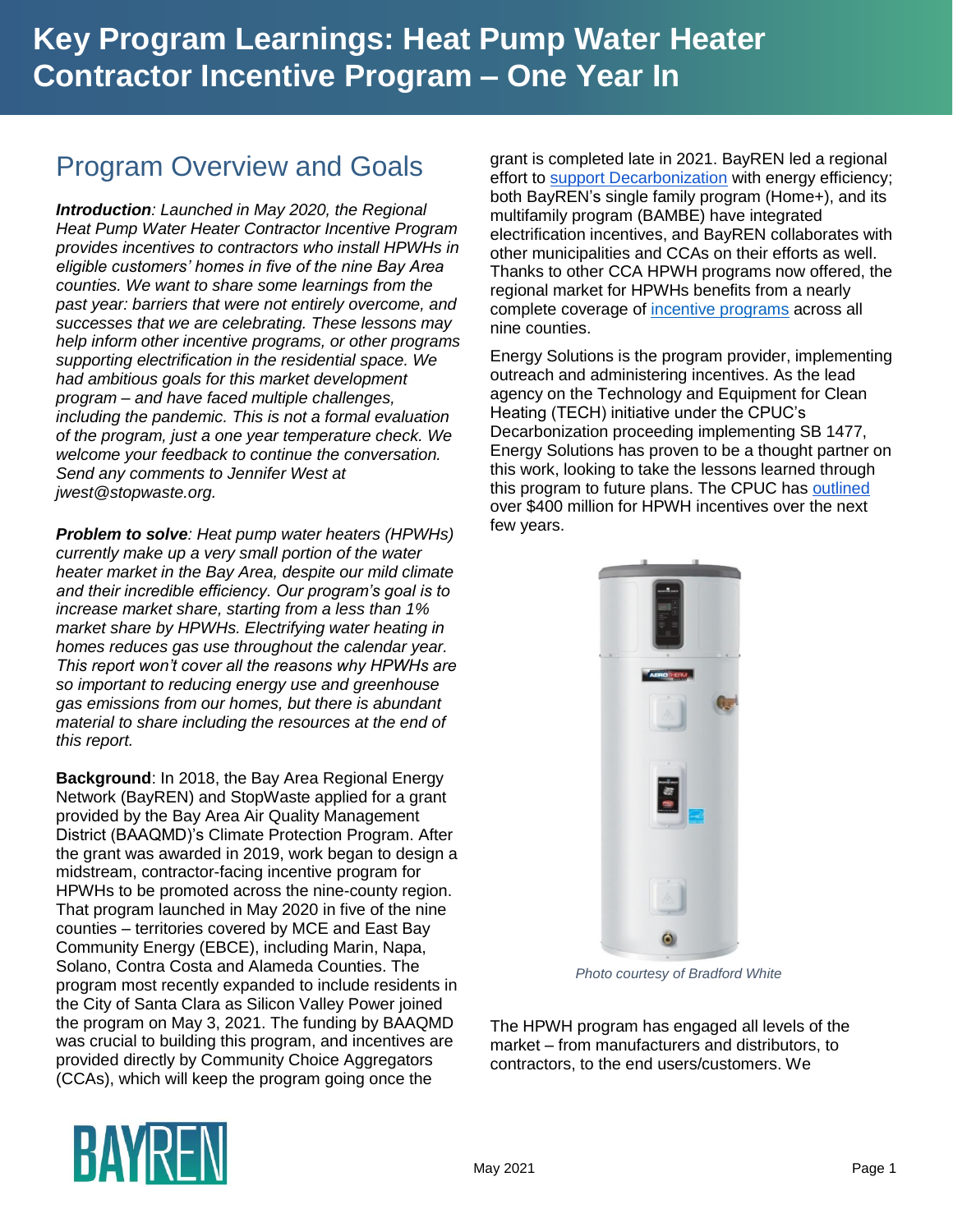understand the forces impacting the market, along with the contractor and resident needs, and we are promoting HPWHs to each audience. This program adjusts as issues come up.

**Partners to acknowledge and appreciate**: Other organizations that have contributed to the HPWH/electrification space and collaborated with us on these efforts should be recognized here, as they have provided resources we have relied on. Electrify Marin published [a report on their BAAQMD grant supporting](https://www.marincounty.org/-/media/files/departments/cd/planning/sustainability/electrify-marin/531-lessons-learned-report.pdf?la=en)  [electrification,](https://www.marincounty.org/-/media/files/departments/cd/planning/sustainability/electrify-marin/531-lessons-learned-report.pdf?la=en) Silicon Valley Clean Energy (SVCE) has publicly shared [data](https://www.svcleanenergy.org/water-heating/) on HPWH installations, as well as provided an excellent [buyer's guide,](https://www.svcleanenergy.org/wp-content/uploads/2020/02/Heat-Pump-Water-Heater-Buyers-Guide-Digital-Updated-2020.pdf) and San Jose (both the city and San Jose Clean Energy) has also delivered incentives for many HPWHs installed in their city. Partners have met regularly to share resources and ideas. Finally, SMUD's generous \$3,000 HPWH incentives in 2019 set a high bar and explicitly linked those funds to the value of the revenue and electrical load HPWHs would deliver to the utility over the lifetime of the unit, SMUD also hosted events that brought interested parties together (pre-pandemic), and individual staff spent hours discussing their HPWH incentive program's "lessons learned" with us.

**Program Mission:** Our program aims to transform the HPWH market and engage with the following key audiences: 1. Installation contractors who receive incentives, and 2. Residential customers, both single family and multifamily, who are replacing unitary gas water heaters with a HPWH.

**Outside of scope:** This program does not address the retail sector, or residents who install a HPWH themselves.

This program is developing a promising market in CA. We have participated in and contributed to statewide groups working on electrification: the [Advanced Water Heating Initiative,](https://newbuildings.org/hubs/building-innovation/advanced-water-heating-initiative/) the [Building](https://www.buildingdecarb.org/)  [Decarbonization Coalition,](https://www.buildingdecarb.org/) and the CA Building Decarbonization group.

### Contractor Landscape

In the East Bay and Marin County, hundreds of contractors work in the fields of plumbing, HVAC, home performance and renovations. Most water heaters are replaced when they stop working, after 10-15 years. Some residents replace the water heater before it fails. Each year approximately 6 -10% of water heaters are replaced, equal to approximately 1.1 million water heaters statewide, or 200,000 in the Bay Area. Contractors enroll in our HPWH program through our direct outreach, BayREN's Home+ program, and through the distributor/manufacturer network. Our incentives can layer on other programs, and by combining outreach efforts with other programs, we enrolled 20 contractors in the first 6 months of the program. Each HPWH installed is eligible for \$2,000 in incentives - \$1,000 to the contractor through our program, and another \$1,000 to the resident through Home+, as long as the contractor participates in both programs and the resident is eligible. A [guide to all](https://www.bayren.org/hpwh-contractor)  [HPWH incentives in the region](https://www.bayren.org/hpwh-contractor) has helped contractors and residents alike navigate the multitude of program incentives they are eligible for.

#### **The program has:**

- Enrolled 25+ enthusiastic contractors who are trained, knowledgeable, and ready to promote HPWHs to customers
- Published a guide to the region's HPWH incentive programs.

## Resident Landscape

**Single Family**: We are still in the "early adopter" part of the market transformation curve for HPWHs in this nascent market for single family homes. The early adopter tends to be someone who is already very interested in energy use, may have solar on their roof, has funds to pay for the infrastructure needed to support installing a HPWH (which can include a panel upgrade, running electrical service to the location, and room for a storage tank with adequate air circulation in an unconditioned space), and is eager to be the first one on their block to get it.

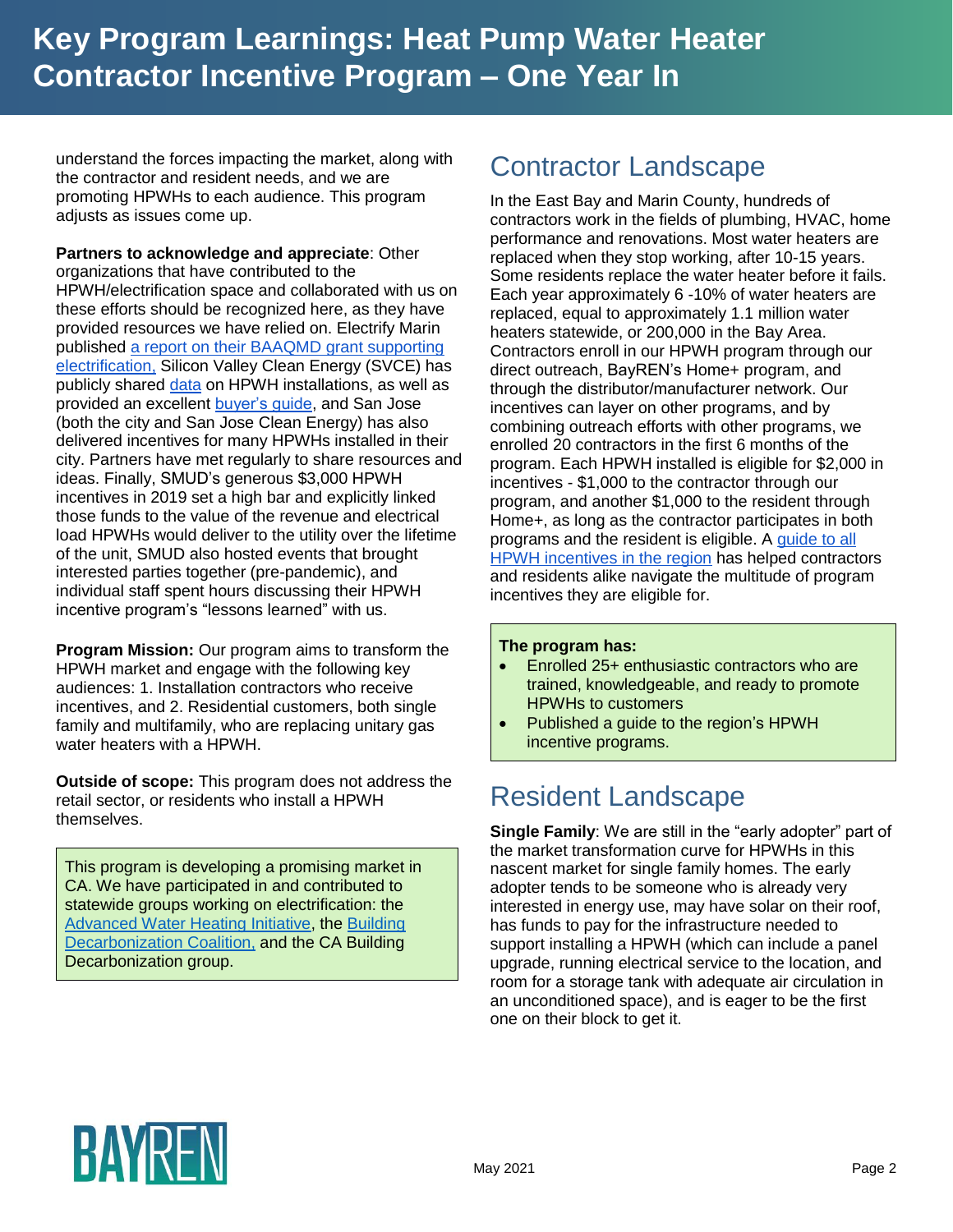

#### **Regional Program Success**

- Useful model for a multi-county, multi-agency, stackable midstream incentive program
- BayREN serves as a central hub for programs in the region
- Comprehensive [guide](https://www.bayren.org/incentives) to all HPWH incentives available in the nine county Bay Area
- Coordinated programs mean ease of participation for contractors/customers

**Why Midstream?** We will need to get to a critical number of installations before HPWHs move into the mainstream. As the recommendations of contractors are key during this transitional period, we chose to run a midstream program. Each contractor represents many resident installations, and their confidence in recommending HPWHs will help the market develop more quickly than simply providing incentives to homeowners alone. *We hear from contractors that having customers ask for HPWHs is key for them to increase the number of installations.*

#### **Lesson**

Midstream programs have greater impact, but marketing to contractors alone is not enough. Although program incentives go directly to contractors, we must also reach out to customers. As demand from residents rises, more contractors will change their business model to incorporate HPWHs.

**Program Messaging**: We provide materials to help contractors sell HPWHs. Cross promotional pieces with [solar,](https://www.bayren.org/resident-solar) [EV charging](https://www.bayren.org/resident-ev) and [energy efficiency](https://www.bayren.org/resident-ee) projects are available for contractors to use. A [resident-facing](https://www.bayren.org/residentialhpwh)  [website](https://www.bayren.org/residentialhpwh) is available with information, ways to find a contractor, and links to other resources. Program partners MCE and EBCE are reaching their customers to inform them of these opportunities. They are initially targeting homes with high gas usage in the summer (presumably for water heating), as well as solar customers.

As our program incentives are paid directly to the contractor, our message to residents is:

- HPWHs are great!
- Find a qualified contractor to install one, and
- You are doing your part reducing greenhouse gases, and it shouldn't hurt your bank account either.

We don't mention the incentive amount directly – except to tell them about the Home+ incentive of \$1,000.

For solar customers, the Net Energy Metering (NEM) rate means a potential to save money more directly, and we have created some [promotional materials](https://www.bayren.org/resident-solar) to share these benefits. Having the program serve multiple counties helps us market to contractors through distributors, as we know installers work in multiple cities/counties.

Direct marketing to customers is being handled most by the CCA funders directly, and will continue and expand in the future. The Building Decarbonization Coalition launched ["The Switch is On" campaign,](https://www.switchison.org/) which will continue to bring greater awareness of electrification and decarbonization to the general public.

**Multifamily properties:** Through our BAAQMD grant, we have partnered with the BayREN Bay Area Multifamily Building Enhancement (BAMBE) Program to create a Clean Heating Pathway, with fuel substitution projects for water heating and other heat pump technologies. The BAMBE Program has installed electric heat pump technologies serving 351 units in the region, all in income-qualified areas. We anticipate completing more installations serving an additional 128 units before the grant ends in 2021. See [this report](https://cbbf458e-67d0-4a11-9597-023b97b18cc4.filesusr.com/ugd/fbb014_5f394d44c3114359b36abf6afa9c460b.pdf) by AEA and StopWaste for more information.

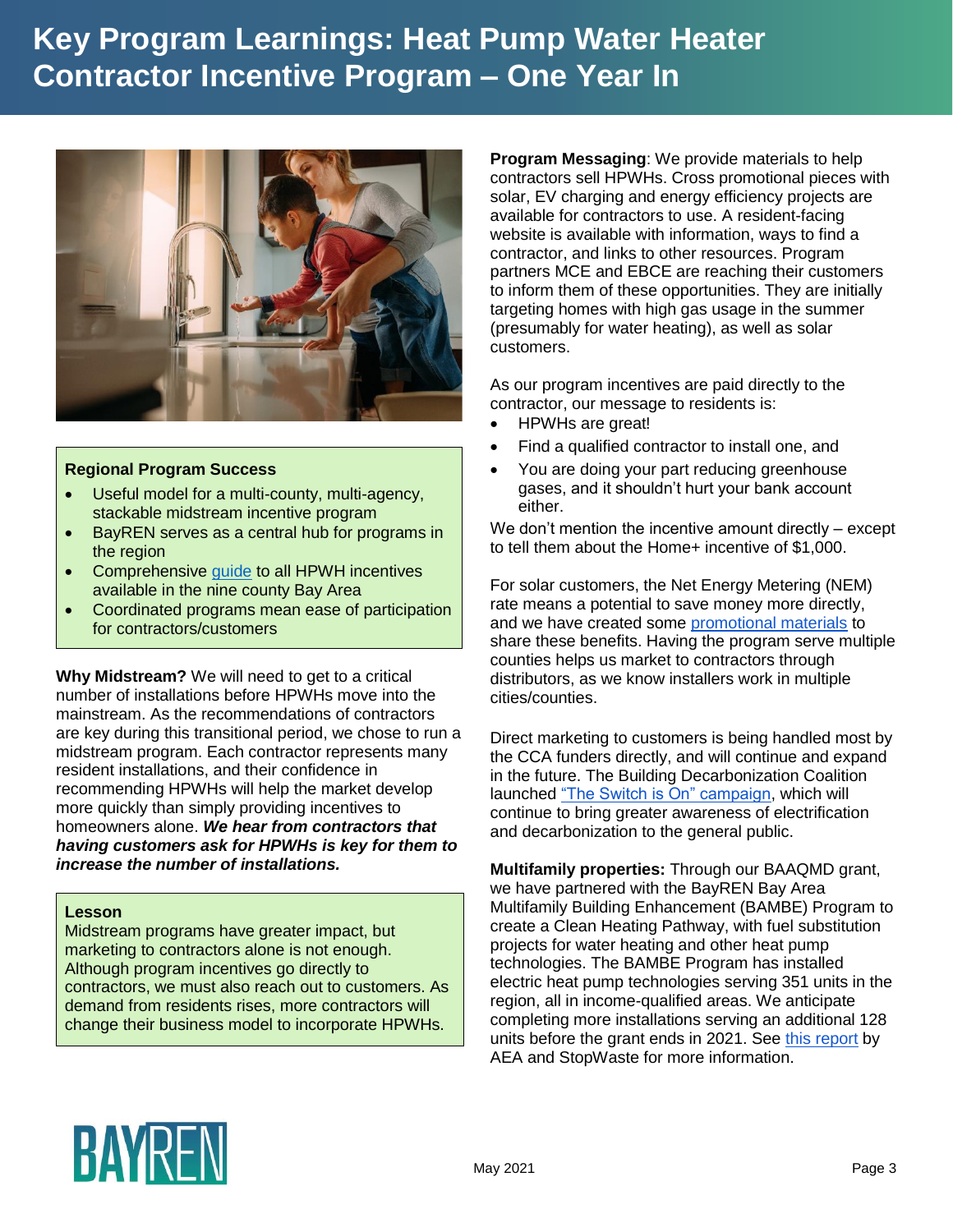

### Lessons Learned: Program **Structure**

Due to the ever-changing landscape of decarbonization programs, some of our initial assumptions during the design and launch phase of this program shifted. Accordingly, this program has adjusted during the course of the past year.

- Despite the known market benefits of having a uniform, regional program, as of now, there are nine separate HPWH incentive programs in the region. However, some customers are able to layer or combine incentives from different programs seamlessly.
- We had a goal of 50 contractors enrolled in the program by now, but are at 26 as of May 2021. We have learned a great deal about the barriers contractors face in entering the HPWH market.
- Contractors who are enrolled are not installing as many HPWHs as originally expected. Customer demand is key, and contractors report that electrical system upgrade costs and siting issues continue to be barriers to additional projects. Many contractors in our program are not high volume water heater contractors, but are doing more time intensive, larger home renovation projects.
- The program ramped up contractor trainings and has to date offered nine trainings. However, it can be hard for contractors to find time to participate, and some don't yet see [a clear business case for](https://www.youtube.com/watch?v=2FkI1ULCq8E)  [HPWHs](https://www.youtube.com/watch?v=2FkI1ULCq8E) (watch [this great video](https://www.youtube.com/watch?v=2FkI1ULCq8E) by Efficiency First CA). We have heard some contractors prefer to stick with a gas water heater installation business model that is familiar to them.
- Permitting should be getting easier, as BayREN has trained over 400 building department staff on HPWHs. Permits still take time and cost money,

though, and we have heard that requiring finalized permits before paying out incentives is a barrier to participation. We are reconsidering that requirement in some territories at this time.

 With so many HPWH programs in the region, we are glad that many programs layer on top of each other to amplify efforts. However, different providers/implementers mean slight variations in requirements, and layering is still more challenging than a single program would be. We ensured that our contractor incentive program integrates with the Home+ program, and that means contractors can complete a single application to access both incentives. Our program currently covers five counties, and plans to expand to San Francisco in the future, with the City of Santa Clara added as well.



## Contractor Involvement and **Obstacles**

#### **Contractor Profiles**

The program has enrolled **26 contractors to date**. Of those, most are home performance contractors who hold General B and/or C-20 (HVAC) and C-36 (plumbing) licenses while three hold only a plumbers

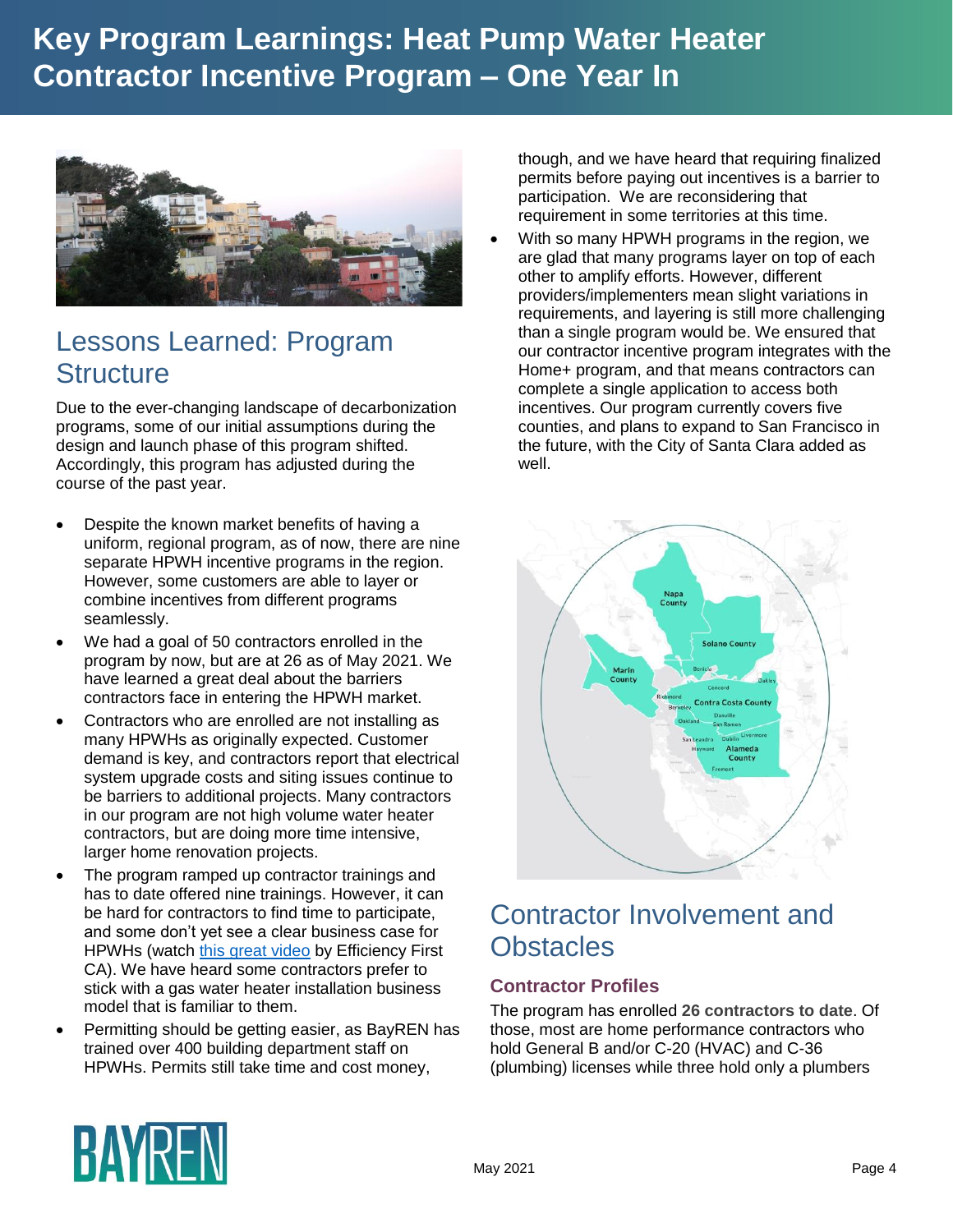license. Of the enrolled contractors, half have said they complete up to five WH replacements per month, five install 5-15 per month, with the remaining installing 20 or more. **In total, this represents a maximum potential of 230 HPWHs installed each month if each contractor installed HPWHs for all water heater replacement projects.**

Similar to the enrolled contractor totals, most of the installations have been done by home performance contractors, with very few done by larger volume contractors. Recent contractor outreach has primarily focused, therefore, on increasing the number of **large volume** replacement contractors. We continue to see a number of interested home performance contractors, partially due to the coordinated outreach with the Home+ program which includes incentives for many other energy efficiency improvements.

Of the 26 enrolled contractors, **twelve are active** (meaning they have submitted at least 1 project), while the remaining 14 have yet to submit a project. Of those who are active, six have submitted more than a single project (with one contractor submitting ten so far).

The project team has a continued focus not only on increasing the total number of contractors (specifically large volume contractors), but also increasing the ratio of active to inactive enrolled contractors. Overall, the enrolled contractors represent a strong base to grow from, and allows the program team to garner feedback necessary to inform the future of the program. It also represents a strong starting point for the TECH initiative, which will provide significantly more contractor outreach and engagement support later in 2021.

Not captured in the numbers above are the 150+ contractors included on a list of potential program participants, developed in partnership with stakeholders such as county representatives and other program administrators. These lists contain many plumbers and HVAC contractors focused on emergency replacements. The program outreach team checks in with these contractors through emails sharing training opportunities and including individualized outreach efforts -- **many times a contractor needs to be contacted five or more times before they respond,** due to their high workload. Through this outreach we are building awareness and laying seeds for the future.



#### **Barriers to Adoption Expressed by Contractors**

**Contractors have shared that the number one barrier to adoption is a lack of consumer demand.**  Contractors who are already installing HPWHs have said that once customer demand increases, more contractors will get involved in the space due to the highly competitive nature of the trade.

Other secondary barriers include the increased cost of HPWH installations and longer installation timelines **these two barriers are more impactful if the WH needs to be replaced in an emergency scenario, which is the most common type of replacement job, occurring ~80% of the time.**

Additional barriers include potential impact to a customer's energy bill and difficulty obtaining a permit. The permitting process has been more of a barrier to program participation for contractors than as a barrier to the installations themselves, as the program has so far required proof of final inspection as part of the incentive application. In rare cases, equipment siting can be a barrier, although many existing WHs are located in places that can accommodate the increased HPWH height and venting requirements.

The following sections cover how these barriers come into play for both planned replacements (typically taking place along with more home performance measures) and emergency scenarios.

**Home Upgrades/Remodels:** Home performance contractors typically complete projects involving multiple

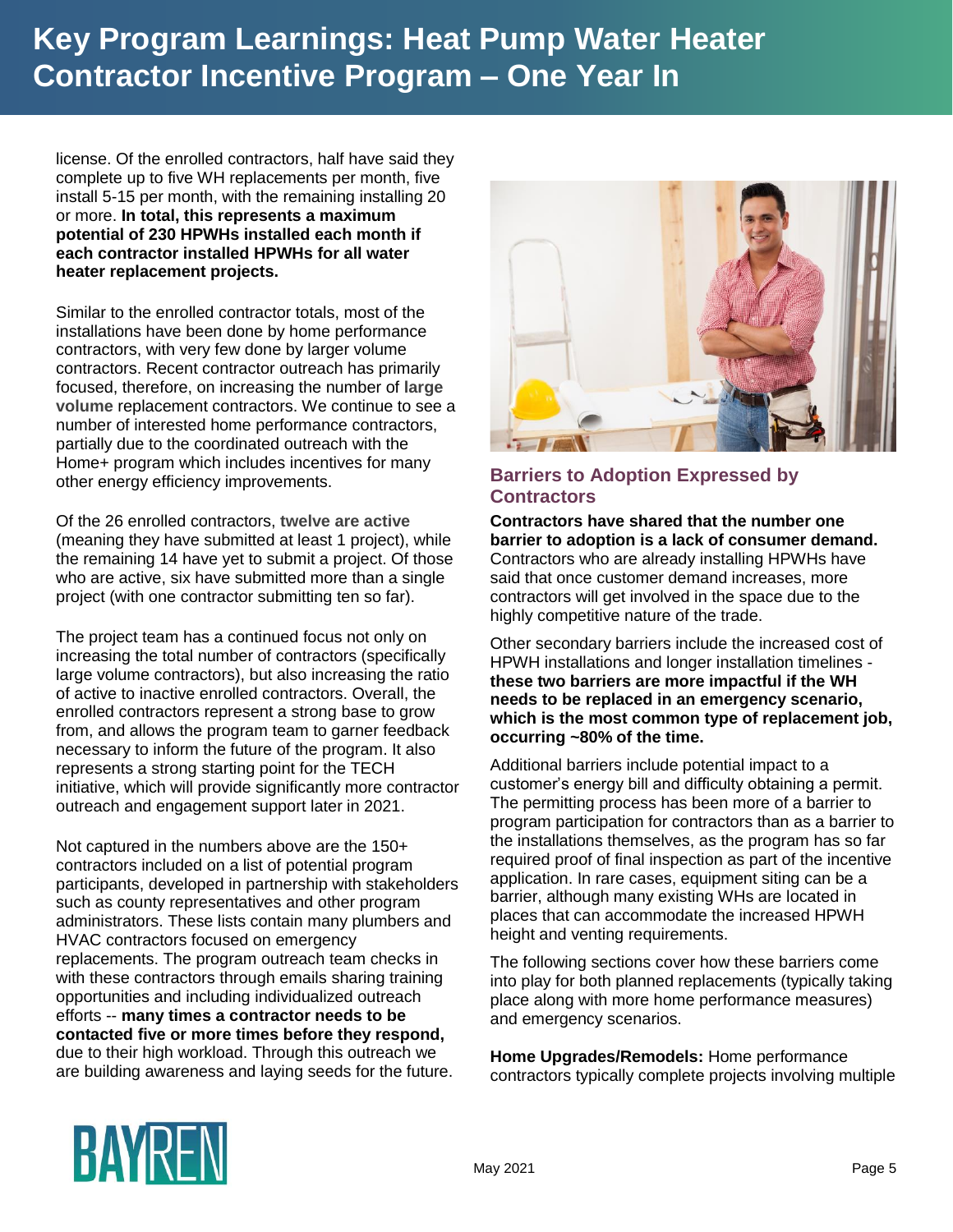measures, including HVAC replacement, insulation, and more. These projects are often done over a longer timeline and so allow for a contractor to "push" a HPWH, making the lack of consumer demand less of an issue. However, some contractors will be wary about pushing a product not explicitly requested by the customer as they could risk losing the entire project. A longer timeline also means that it won't be an issue if the water heater replacement takes more than 1 day. In this type of project, the main barrier is **increased equipment cost.** A secondary concern some customers have is the ongoing impact on their **electrical bill**. These barriers can be addressed in various ways: with the incentive to lower the cost, a larger project to help spread the cost across, the increased likelihood that electrical upgrades would already be occurring, and the fact that a customer's bill will be decreasing overall due to building envelope improvements. Also, customers doing larger home upgrades often have more resources to spend, reducing concerns about a potentially small increase in monthly costs from water heating, especially if combined with other bill-saving upgrades. If a customer has solar, pairing with a HPWH is ideal as it can store electricity from the panels as hot water, for use after the sun goes down or to coast through peak demand and higher cost time-of-use hours.



**Fast replacements:** The vast majority of installations (~80%) occur during "Normal Replacement" (NR) scenarios, meaning when the customer's WH has failed and they need a replacement as soon as possible. The main barriers to adoption for HPWH in these scenarios include the increased time required to replace a natural gas WH with a HPWH due to electrical upgrades, the lack of consumer knowledge, higher costs (for

equipment and installation), and inability of eager customers to find a contractor who can install a HPWH quickly. Awareness of, customer demand for and education about HPWHs are major issues when doing fast replacements because customers are less likely to have time to learn about a new product when they want their hot water back right away.

Contractors have said they use the incentive to overcome barriers: mostly to lower the cost and reassure the customer that they are getting a "good deal." Some contractors like to broadcast their involvement in these incentive programs because it helps them get more business. **However, all of them have said that the incentive is only one piece of the HPWH adoption puzzle.**

## Strategies Beyond Incentives

There are numerous barriers to increasing HPWH adoption, and this year has made it very clear that an incentive alone is not enough to overcome them. Therefore, the program team identified additional program intervention strategies that have been employed in tandem with incentives.

#### **Manufacturer and Manufacturer Representatives Engagement**

All levels of the supply chain must be aligned on program goals to reach success. To achieve this, the program team engaged representatives from all three major HPWH manufacturers: Rheem, AO Smith, and Bradford White. All three manufacturers over the course of this first year invested significant time and effort towards the program, which feels like major success given the relatively small geographic area covered. Some examples of support included:

- Engaging their local manufacturer representatives to support tactical strategies with their local presence
- Providing feedback on program design
- Organizing contractor training courses, including topics directly requested by contractors during previous trainings
- Providing advance knowledge of upcoming equipment updates, including CTA-2045 communication devices and new retrofit ready products

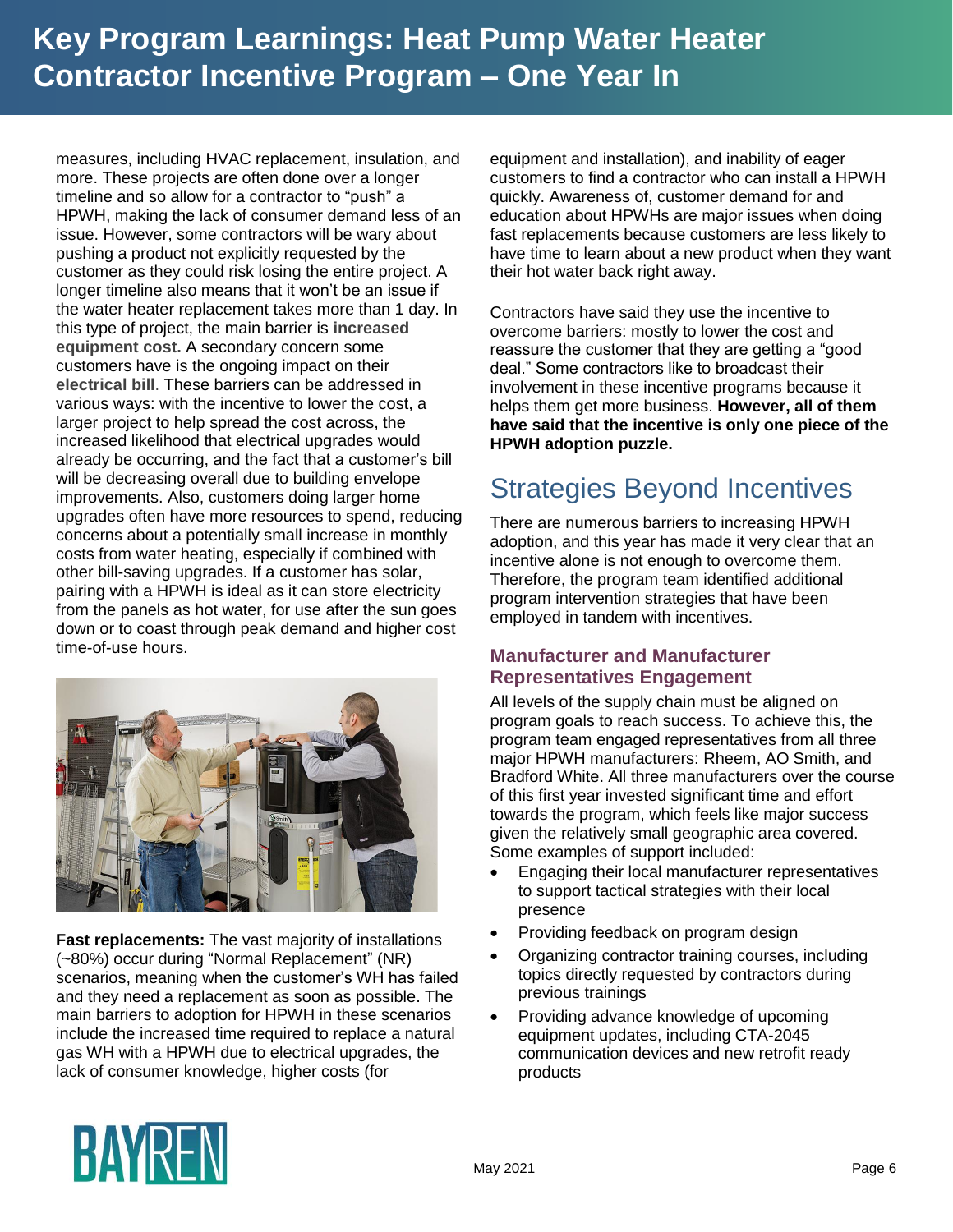While manufacturers have continued to be engaged, some have handed engagement off to manufacturer representatives. These manufacturer representatives provide a local presence, and are a bridge between manufacturers and distributors, while engaging the local contractor community directly. The manufacturer representatives have been tasked by the manufacturers to sell more HPWHs, and we share that goal. Support from manufacturer representatives has included day-today engagement on program modifications and contractor outreach, high-level strategy discussions, and support on contractor training development.

Building manufacturer and manufacturer representative relationships is a major success because increasing HPWH adoption will require a team effort. Manufacturers and manufacturer representatives have expressed a commitment to this program's success. These commitments will be instrumental in supporting growth in the second year and beyond.

#### **Development and Promotion of Contractor Training Opportunities**

One barrier commonly expressed is that contractors who are not yet comfortable installing HPWHs don't recommend them to customers, to avoid risk in this highly competitive trade. In response, the program team set up a series of training webinars, and also promoted training courses delivered by other organizations. These trainings covered topics such as the advantages of HPWHs, installation considerations, load shifting capabilities, code requirements, and available incentive programs. Manufacturers offered remote technical trainings, which included more details about HPWHs, including sessions delivered by Bradford White "live" from their Michigan training facility. Bradford White offered an hour long training that included an overview of a functional HPWH, cutaway to see the inside components, as well as common troubleshooting tips. These trainings were well attended, and they were open to contractors throughout the country, not just from our region.

- **Training webinars** delivered by the program team were well attended, averaging between 15- 20 contractors, and including significant engagement through Q&A sessions. The contractors who attended were primarily plumbers, with some home performance contractors.
- **Engaging plumbers** is a crucial step towards increasing the adoption of HPWHs as they complete the majority of the WH emergency replacements. Most of the questions asked during trainings came from plumbing contractors, which indicates their interest, even if not yet enrolled in the program.
- The program team also developed a calendar of [training opportunities,](https://outlook.office365.com/calendar/published/2aba94fb59584c538456fd3edef06711@energy-solution.com/39f6880401f143fbaa082357c6ac0cf13799788753081432660/calendar.html) hosted online and updated as new training sessions are available. This calendar garnered positive feedback from contractors as they were previously having trouble finding available training opportunities**.**

### **Individual Contractor Conversations**

The program team conducted numerous calls with individual contractors, some of whom are enrolled in the program and others who are not. The contractors ranged from a single person operation to a large scale water heater installation company to contractors focused on home performance projects. These contractor conversations covered many topics, such as barriers to adoption and suggestions for program modification. Conversations like these are crucial at this stage because they help the program to adapt to participants' needs, increase the network of engaged contractors, and help educate all stakeholders about the specific needs of contractors in the Bay Area market. These conversations also are the building blocks for the creation of future programs.

## Rate Considerations

A final barrier to consider in the adoption of heat pump water heaters is knowing whether or not they will save customers money. While heat pump water heaters are significantly more efficient than their natural gas counterparts (three times as efficient!), existing rate structures within both electricity and gas rates

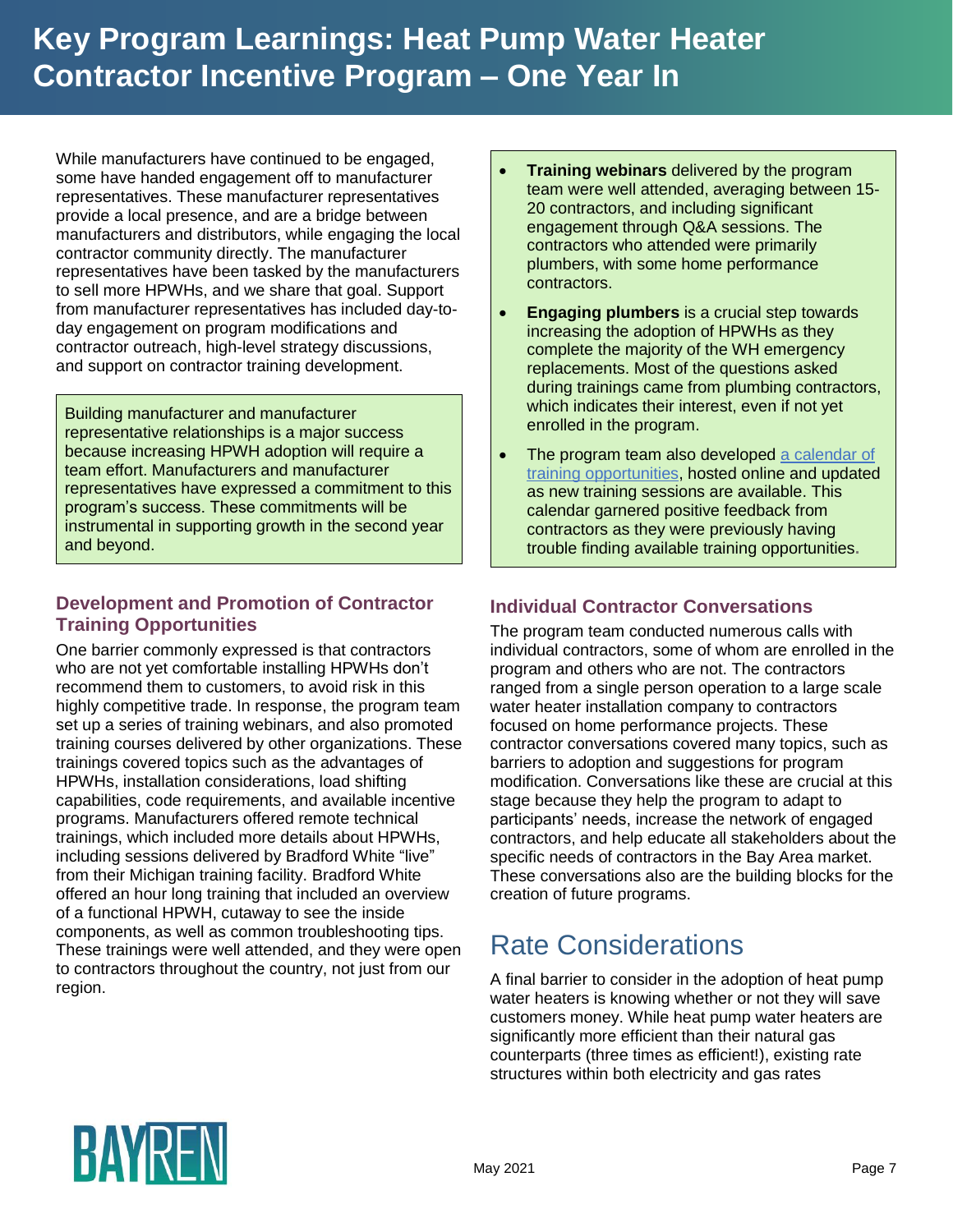disincentivize the use of additional electricity. This is a product of "baseline" electricity rates - a certain amount of electricity consumed by a customer at a lower cost the "baseline" level of electricity. When a customer uses more electricity than their baseline allocation, the cost per unit of electricity increases in higher tiers.

While utilities provide a higher baseline allocation for customers with electric space heating, there is no adjustment to the baseline when a customer switches to electric water heating. Thus, a customer who retains natural gas for their heating needs and electrifies their water heating may face higher electricity costs that mask the efficiency gains from the heat pump water heater. This is exacerbated in the Bay Area, where available rebates are not enough to encourage older Bay Area homes to electrify their space heating and makes it unlikely to increase their baseline allocation. This is a rate **disincentive**, as heat pump water heating is currently the most cost competitive fuel substitution measure available to homeowners in the region. BayREN is working on including an incentive measure for fuel substitution in homes for electric heating without existing AC, which will defray the costs for customers who want to electrify both their space conditioning and their water heating. However, the current rate issues remain a barrier, particularly for customers who cannot afford nonessential upgrades that could possibly bring higher utility bills as well as for customers seeking an emergency water heater replacement.

The building decarbonization team at the California Public Utilities Commission [recently recommended](https://docs.cpuc.ca.gov/PublishedDocs/Efile/G000/M345/K591/345591050.PDF) that this issue be taken up in Phase IV of the General Rate Case but as of now, it has not been scoped into that proceeding. The CPUC also conducted a [rates and](https://www.cpuc.ca.gov/General.aspx?id=6442467418)  [costs En Banc](https://www.cpuc.ca.gov/General.aspx?id=6442467418) where the larger issue of increasing electric rates was addressed in detail, but the Commission has not yet addressed these issues.

## Incentive Funders/Partners

Two Community Choice Aggregators (CCAs) are the funding partners for the midstream Contractor Incentive Program. In 2019 we invited all seven CCAs in the region to join, and so far only two have joined, while others have established their own programs. Below, each CCA explains how this program fits into their efforts around decarbonization. Silicon Valley Power,

the municipal electricity provider for the City of Santa Clara recently joined our program as well.



#### **MCE Partnership**

As a partner CCA, MCE provides both incentive funding for the HPWHs as well as marketing and outreach support to our customers. MCE's [member communities](https://www.mcecleanenergy.org/member-communities/) comprise all of Marin County, Napa County, and many cities in Contra Costa and Solano counties. This partnership allows MCE to support an innovative program, further the mission of electrification in our communities, and better understand the day-to-day experience and needs of the contractors working in our communities.

**Single Family Projects:** So far, enrolled contractors have installed HPWHs in 20 homes within MCE's service area, with the majority of installations located in Marin and Contra Costa Counties.

**Multifamily Projects:** MCE's Multifamily programs may provide another referral pathway for properties with unitary heat pump systems, and several properties are exploring options to participate in this program now.

This program pairs well with a number of MCE's offerings, including the [Workforce Education and](https://www.mcecleanenergy.org/contractors/)  [Training Program,](https://www.mcecleanenergy.org/contractors/) connecting contractors with prequalified job seekers participating in local workforce development programs.

There is also potential for synergy with MCE's single family and multifamily programs: the Home Energy [Savings](https://www.mcecleanenergy.org/home-savings/) program and [LIFT program](https://www.mcecleanenergy.org/multifamily-savings/) have identified ways to refer customers ineligible for their programs into the HPWH program.

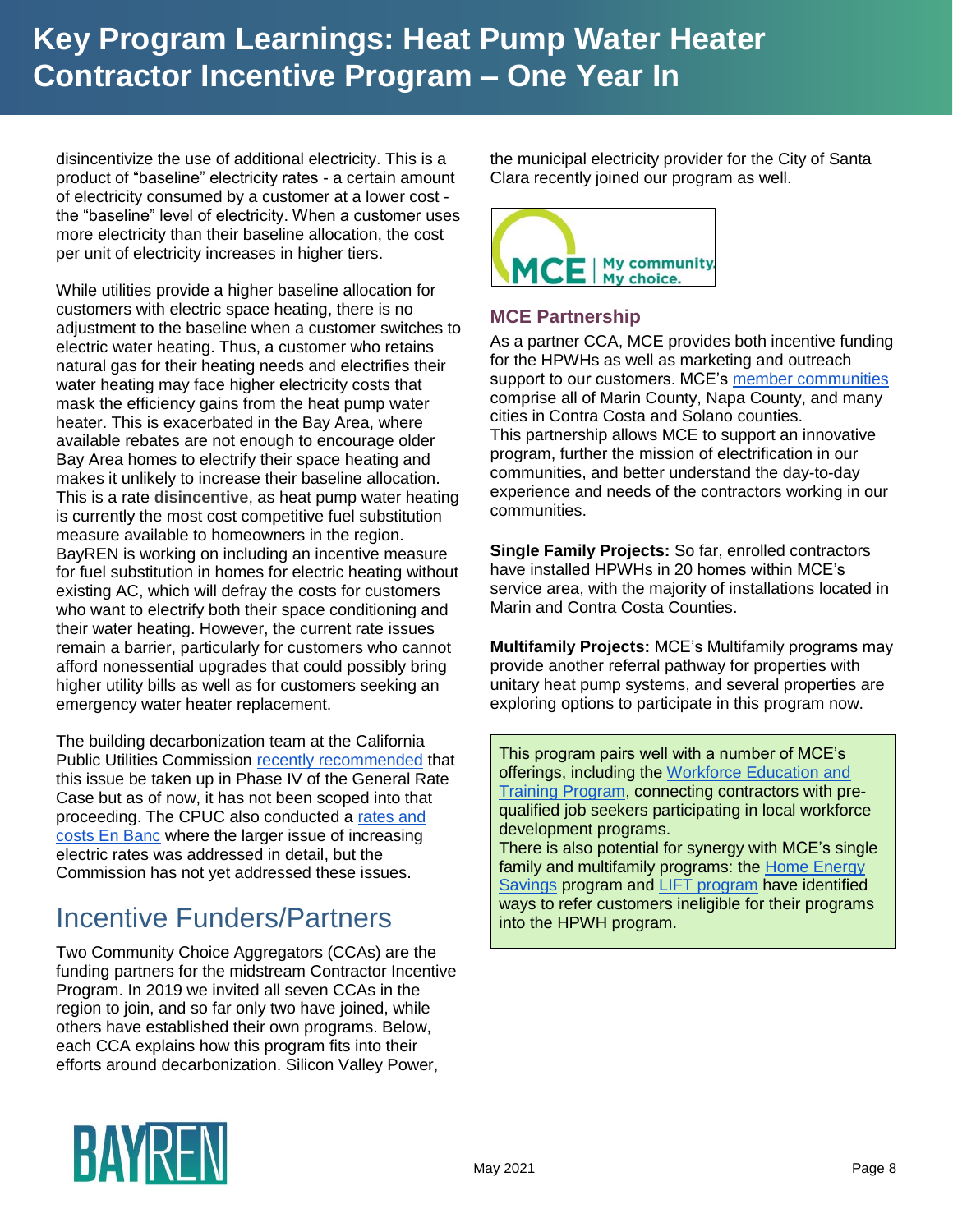

### **EBCE Partnership**

As a partner CCA, similar to MCE, EBCE provides both incentive funding for the HPWHs as well as marketing and outreach support to customers. EBCE is the electricity service provider for the unincorporated areas of Alameda County, 14 jurisdictions within Alameda County, and began providing service to the City of Tracy in San Joaquin County in April of 2021. This program is available to all EBCE customers.

**Single Family Projects:** So far, enrolled contractors have installed HPWHs in 16 homes within EBCE's service area.

EBCE sees this program as developing a HPWH market as the State of California implements electrification incentive. Given the very low adoption rates of HPWH in the Bay Area until now, the foundational work of developing contractor networks, training building officials, and working with local distributors to increase stocking of eligible technologies will be essential to take advantage of incentives through the TECH initiative authorized in SB 1477. As more incentives become available, EBCE may focus on unfunded gaps, such as service panel upgrades, and/or adapt incentives to tie them more closely to grid services that HPWH can provide - for example, demand response incentives.



### Looking Forward

We know that 2021 is going to be a big year for the HPWH market.

- We are awaiting the launch of the TECH Program, which will address market barriers statewide, and will build directly on the experiences of programs like ours. More funds will help get the attention of all stakeholders - contractors and customers alike.
- We anticipate the launch of PG&E's Watter Saver Program, which will layer in a load management program for customers who already have a HPWH installed. This will allow HPWH customers to realize more savings on their bills.
- New plug-in HPWH models (120v) coming in Summer 2021 can simplify the installation process, and can reduce the need for expensive panel upgrades which reduce participation.
- In 2022, the Self-Generation Incentive Program will provide another \$40 million for HPWHs as energy storage devices, statewide.

We hope that local governments and other regional entities like CCAs or BAAQMD will continue to provide support and funding for programs like this one. The program can be adapted to the needs of stakeholders. For example, integrating panel upgrade incentives in this program would directly benefit multiple-measure building electrification efforts at one property address, like EV charging infrastructure or heat pump space heating, not just HPWH installations. We have also considered adjusting incentives upwards for incomequalifying households to provide greater equity across our communities. Additionally, some energy providers may want to increase the incentive amount in their area.

With our partners, we are committed to continuing to develop the HPWH market - we can see how far we have to go, but also how far we have come!